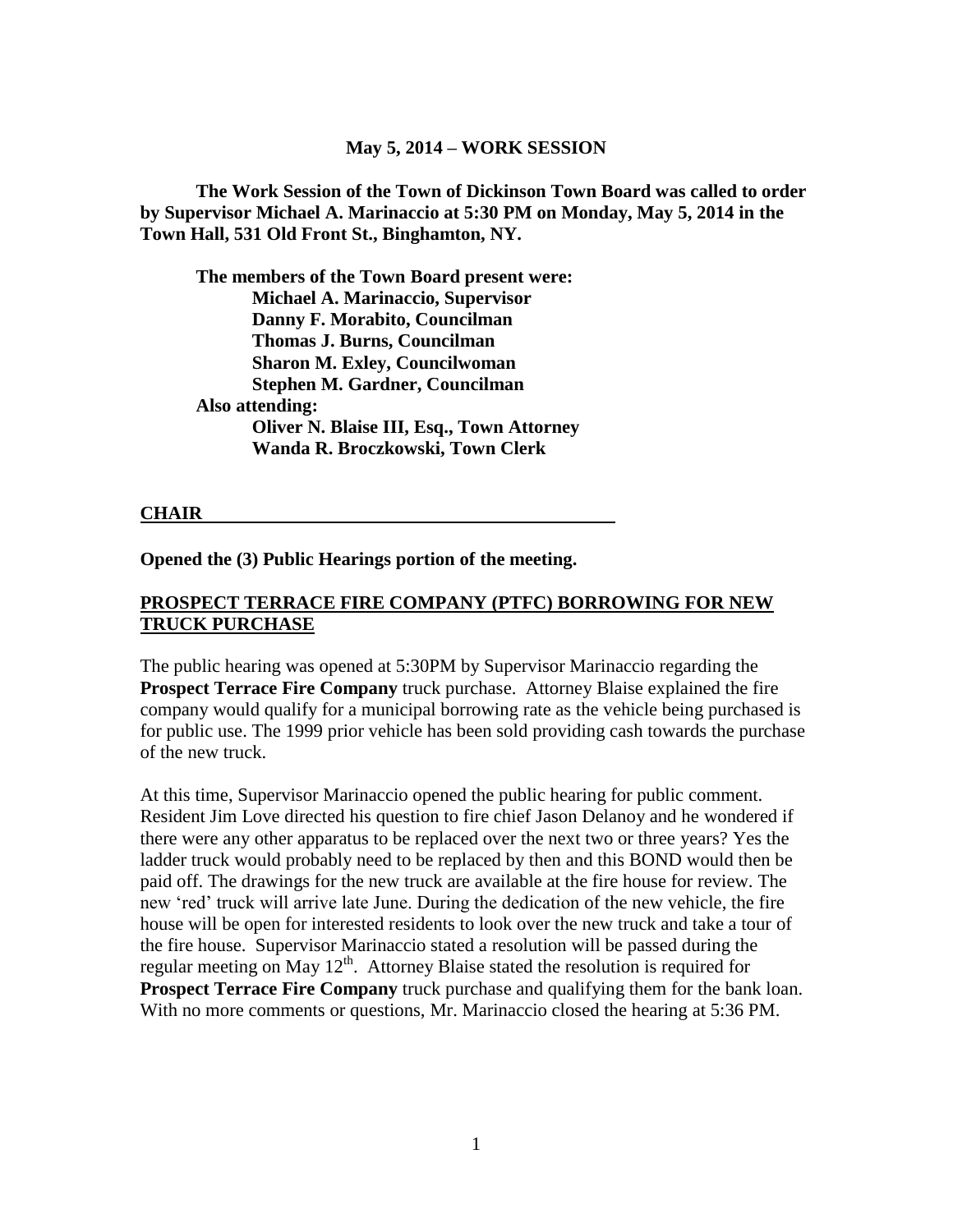### **FOR LOCAL LAW IMPLEMENTING WATER SERVICE CAPITAL IMPROVEMENT CHARGE**

The public hearing was opened at 5:36 PM by Supervisor Marinaccio regarding a Local Law to implement water capital improvement charge. Mr. Marinaccio explained the water rates will remain the same. The need to implement such a fee is because the town is running out of funds for capital improvements in the water district. Safety and health reasons are why we need to repair the Glenwood Road waterline for \$350K. At this time Supervisor Marinaccio read the tier rate schedule which appeared in the legal section of the April  $30<sup>th</sup>$  edition of the Press & Sun Bulletin:

Regarding a revision to section Article I of section 557 of the Dickinson Town Code entitled "Water: Rules & Regulations." More specifically, section 557-7, entitled "Schedule of Water Rates," shall be amended to add a new subsection (C), which reads as follows:

C. Commencing with the next billing after adoption by the Town Board of the schedule set forth below, there shall be imposed a fee for all premises served by public water supply and having an approved water meter installed and operational. Said fee shall be shall be charged based upon the estimated or actual meter consumption of water, and shall be collected until any bonds issued by the Town for capital improvements to the water system have been retired.

| <b>ANNUAL</b><br><b>CONSUMPTION</b> | <b>FEE PER</b><br><b>BILLING PERIOD</b> |
|-------------------------------------|-----------------------------------------|
| 0 - 9,999 cubic feet                | \$15.00                                 |
| 10,000 - 19,999 cubic feet          | \$30.00                                 |
| 20,000 - 99,999 cubic feet          | \$75.00                                 |
| 100,000 - 249,999 cubic feet        | \$100.00                                |
| 250,000 - 500,000 cubic feet        | \$200.00                                |
| Over 500,000 cubic feet             | \$300.00                                |

All other portions of section 557 shall remain unchanged.

It was discussed that there will be no adverse environmental impact arising from the proposed local law.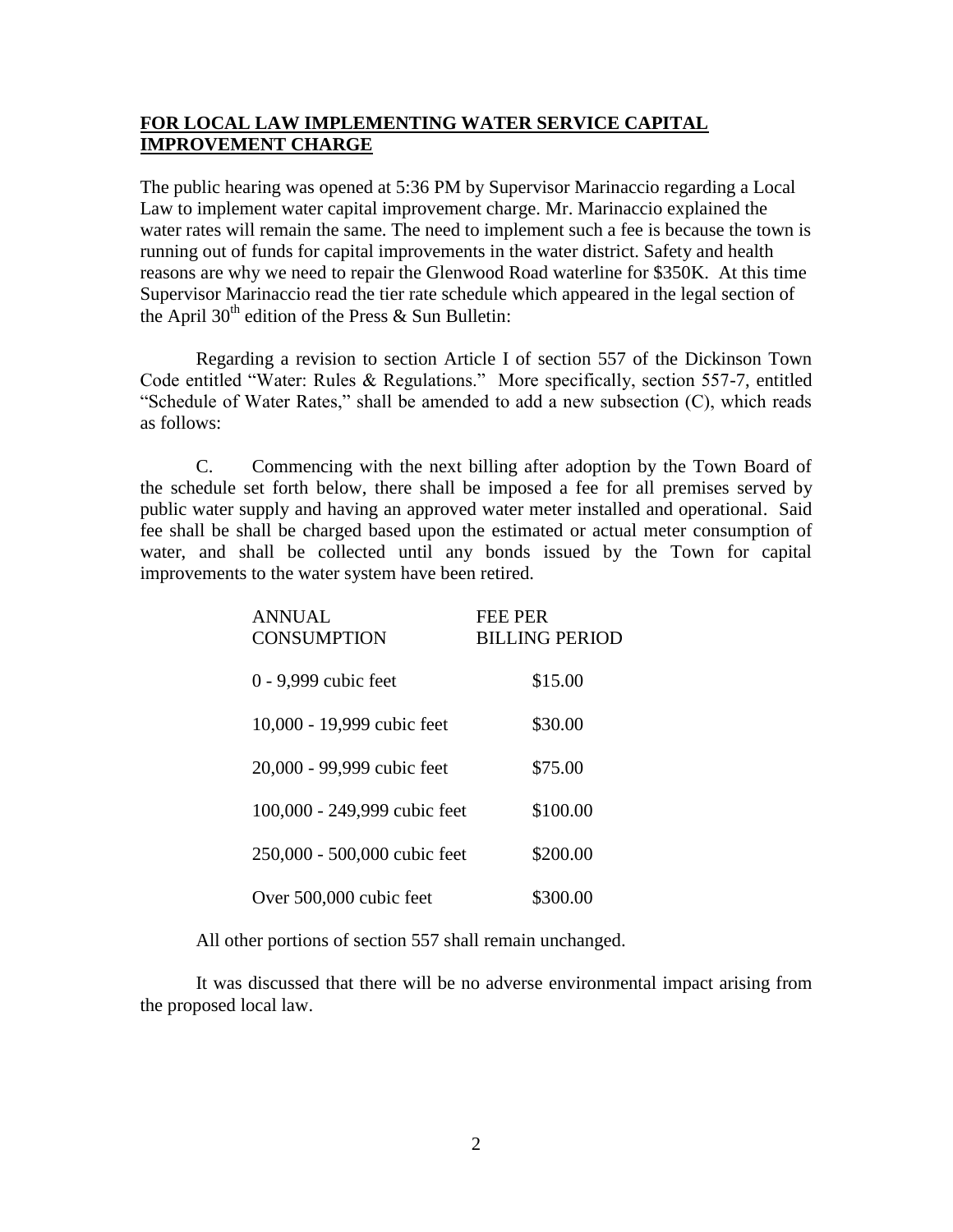# **FOR LOCAL LAW IMPLEMENTING WATER SERVICE CAPITAL IMPROVEMENT CHARGE** (CONTINUED)

At this time, Supervisor Marinaccio opened the public hearing for public comment. Resident Jim Love commented how he assisted and came up with some suggestions regarding the proposed **Tier System**. Mr. Love explained several different ways that reserve funds could be used to cover the costs of future repairs. Mr. Miller stated under this system people could possibly move to another tier if they change water usage patterns. Attorney Blaise explained that the term limit for the improvement charge is tied to the existence of indebtedness, but not a specific bond. Mr. Blaise drafted the law with flexibility so when the debt goes away then does the **Tier System** for the **Capital Improvement Fund**. Also, he stated the local law can be rewritten if the Board wanted to change how or whether the fee is charged. With no more discussion, Mr. Marinaccio closed the hearing at 5:53 PM.

## **LOCAL LAW PROHIBITING DEPOSIT OF GRASS IN THE RIGHT OF WAY ON TOWN STREETS**

The public hearing was opened at 5:53 PM by Supervisor Marinaccio regarding a Local Law pertaining to prohibiting deposit of grass in the right of way on town streets. Attorney Blaise reviewed the proposal prohibiting the deposit of grass in the streets to avoid it entering catch basins. The nitrates from the grass are harmful and could impact **MS-4** regulations. Snow was not included in this law. It initiated with us because the **Village of Port Dickinson** was recommended by the **DEC** to implement this prohibition as part of their code so the **Town of Dickinson** board thought it would adopt a similar law as we would soon be asked to pass a law since it protects the water system **MS-4** by preventing from entering further down the system and the Chesapeake Bay. No comments were heard and Mr. Marinaccio stated it is a good thing and closed the hearing at 5:55 PM.

# **ATTORNEY**

### **SALE OF 213 BEVIER STREET**

Attorney Blaise stated the legal notice appeared in the Press & Sun-Bulleting on April 24, 2014 allowing several weeks for residents to submit a written bid on the 213 Bevier Street property. The deadline is May  $30<sup>th</sup>$  and all bids will be opened at the June  $2<sup>nd</sup>$  Work Session. The property is assessed at \$4,500.

### **PHELPS STREET BURKE EXTENSION**

Attorney Blaise reported once Ms. Burke reviewed Mr. Congdon's appraisal report she was agreeable to donate the land to build the road for the **Phelps Street Extension**. Ms. Burke was satisfied that the proposed new road enhances her property value. She requested that in exchange for the donation of this piece of property the Town would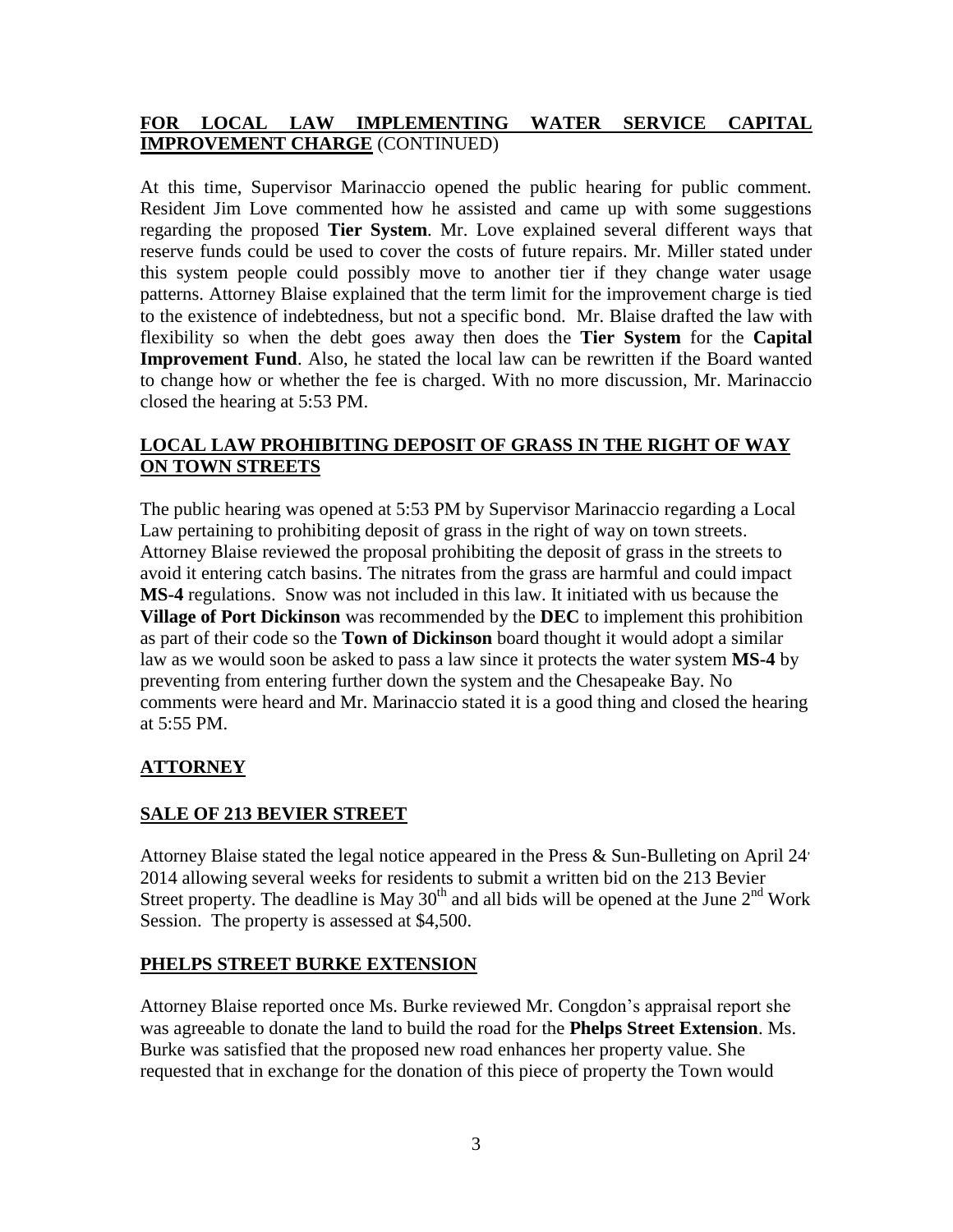assure her that the property tax assessment would not increase for this undeveloped land due to construction of the road. **Public Works PHELPS STREET BURKE EXTENSION (Continued)**

**Commissioner Kie** recommended that once work begins on the road project in 2015 it should have an extremely good base with an oil and stone surface which would be able to be plowed during the winter season.

Supervisor Marinaccio was pleased this project can now move forward for the safety of the residents. The road will be going north of the rail road tracks providing access over the hill to the **Brandy Wine Highway** in an emergency.

# **EASEMENTS FOR GLENWOOD ROAD SPRING WATERLINE PROJECT**

Attorney Blaise stated he did hear back regarding the requests for easements from **BOCES and Broome Developmental.** BOCES will approve this at their next meeting in early June**.** Unfortunately **Broome Developmental** will not agree to grant the Town an easement for the for the **Glenwood Road Water Line Project.** When making the repairs, Mr. Miller, will go back to installing the water service line in the front of the property although it will raise the price of the repair.

In the interim, the new easement plans for the water line will be drawn-up. The issue is these easements were drawn up over 60 years ago with the most recent drawing probably in the early 1960's.

# **SHARED SERVICES OF TOWN AND VILLAGE OF PORT DICKINSON**

Attorney Blaise stated the Village of Port Dickinson is slated to sign off on the shared services for the **Municipal Agreement** at their next regularly scheduled Board meeting in the next week.

### **MIX-UP WITH WATER/SEWER CHARGES ON (2) STELLA IRELAND ROAD PROPERTIES**

Attorney Blaise confirmed that both residents located at **307 and 317 Lower Stella Ireland Road** were sent letters by Beverly Wike of the water department regarding the resolution of the billing mix-up. The resident in arrears has not responded to their letter as of this date so it will go to their taxes.

### **COMBINE TOWN AND VILLAGE REGISTRAR OFFICES WITH TOWN CLERK**

Attorney Blaise is still looking into how the resolution should be drawn up in order to satisfy the matter with the office of **New York State Vital Statistics.** The plan is to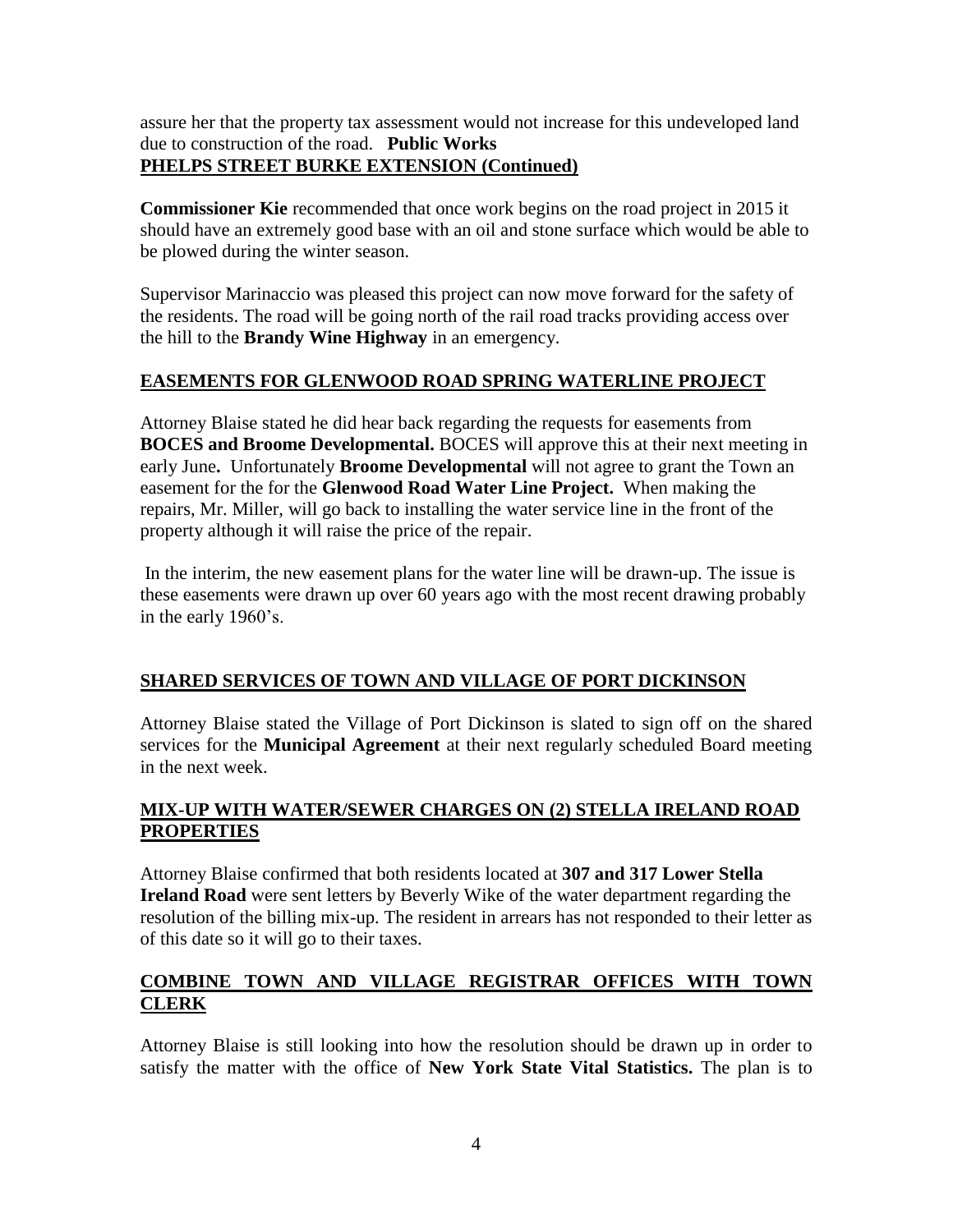eliminate the Village of Port Dickinson underutilized district number. He will report back on this.

# **CHAIR**

### **STACEY DUNCAN, EXECUTIVE DIRECTOR, BROOME COUNTY LAND BANK CORPORATION, ON THE AGENDA FOR OUR MAY 12 REGULAR MEETING**

Supervisor Marinaccio confirmed that Stacey Duncan, Executive Director, Broome County land bank Corporation, will address our board at our next meeting.

# **CORNELL COOPERATIVE EXTENSION-SHARED SERVICES**

Supervisor Marinaccio met again with the Administration Staff from the **Cornell Co-Operative** extension regarding the Town offering in-kind services for a non-profit agency. Mr. Marinaccio has made no decisions and still has to investigate this scenario.

What they would like us to do is to plow the snow during the winter months and repair their pot-holes in the parking lot. In return Mr. Marinaccio thought they could handle landscaping for the Town. He needs to compare the value of both services to ascertain how effective this would be. He did verify with the County their budget has been greatly reduced which is why and are receiving a lot of pressure from the State and County in their efforts to encourage consolidation of services. Supervisor Marinaccio will wait to see how this plays out before we consider any exchange of services.

# **MUNICIPAL CLEAN UP DAY WILL BE HELD MAY 17**

Supervisor Marinaccio confirmed the **Town Municipal Cleanup Day on May 17th** from 8:00am to 3:00pm here at the highway garage. Tires, shredding and white goods are included in the cleanup.

# **MANY THANKS**

Supervisor Marinaccio thanks all departments for the articles submitted for the recent Town newsletter. He also received a written note of thanks from Mrs. Bea Jones and Helen Galligon of Sunrise Drive for all the services we perform to make it a nice town.

### **BROOME COUNTY OFFICE OF MANAGEMENT OF BUDGETS**

Supervisor Marinaccio received a letter from **Maria Kalka, Director of OMB** stating the County is looking at a 15 million dollar shortfall. Town of Dickinson's 1<sup>st</sup> quarter revenue share for 2014 is \$184,000 in line with 2013.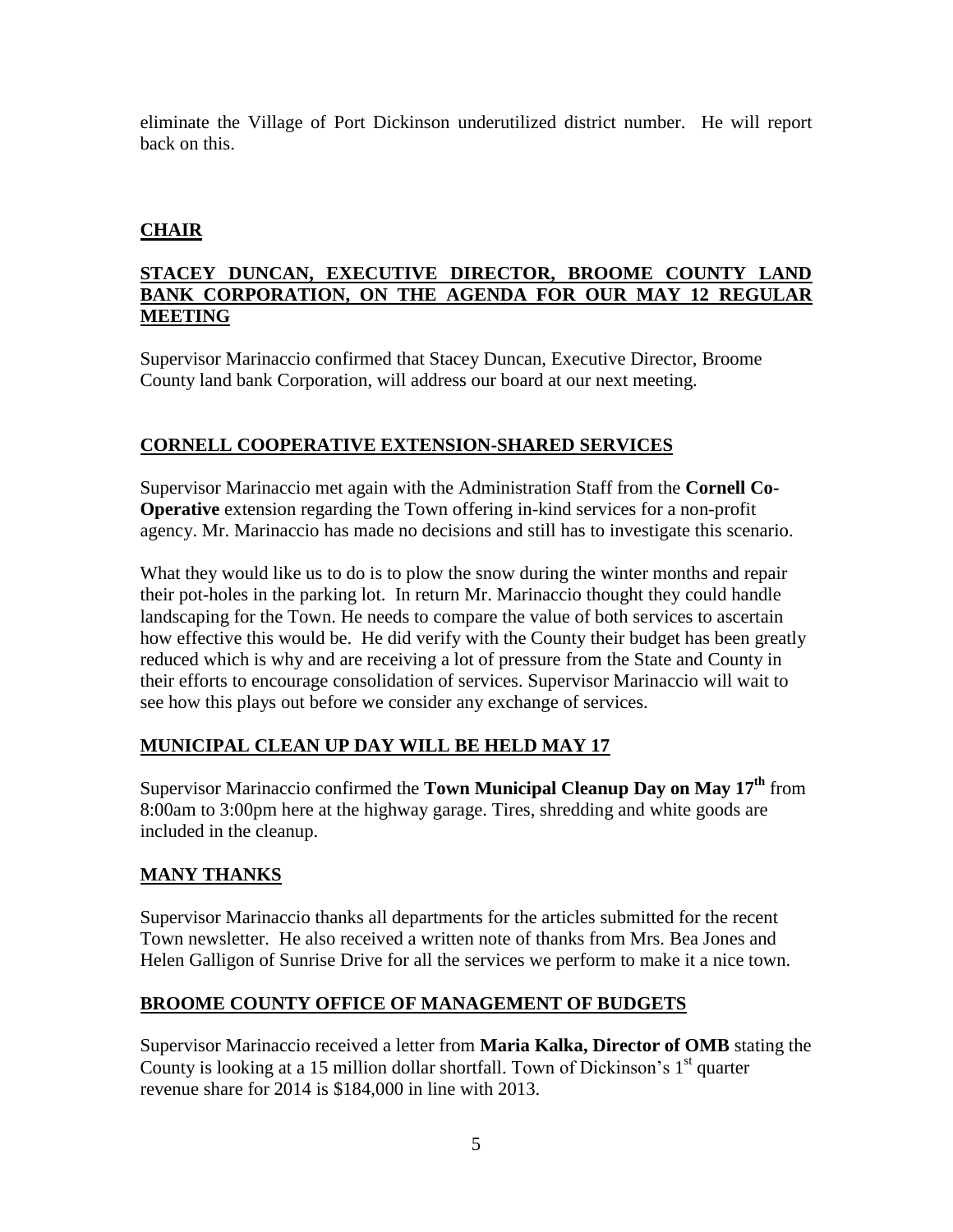# **BROOME COUNTY EXECUTIVE OFFICE SHARED SERVICES - IT**

Supervisor Marinaccio received a request from the County Executive Debbie Preston to encourage towns to look at shared services with the Counties Information Technology department. We currently have a contract with Blue Storm and are satisfied with our current contract.

## **COMMITTEE REPORTS**

### **PUBLIC WORKS**

- 1. **Public Works Commissioner Kie** reported the highway department has several trucks towed that broke down this week.
	- a. **TYMCO** has a broken water pump
	- b. Garbage truck used for picking up brush has a broken water pump
	- c. Water truck blew a spark plug in the motor, it was purchased in 1999. The box on the truck has been redone twice, showing its age. We were trying to stretch it out until next year but we need to replace it now because the repairs would be \$10,000.

Mr. Kie had the Ford dealer check on vehicle prices. He will put together a bid and spec package for attorney Blaise.

- 2. The **DOT** started work on Old Front St, installing fiber optics pull boxes for the traffic signals. Unfortunately Mr. Kie was not made known or presented prints regarding the placement before the installation. They were installed only 3 feet away from our water lines. The trepidation is about future water breaks and especially during the winter months. He is concerned about how will the Town deal with these pull boxes crossing over the water lines and interfering with our water lines. Mr. Kie never saw anything in writing before the work began on Old Front Street. Supervisor Marinaccio will contact **Jack Williams** from the **STATE DOT**.
- 3. The **DOT** is planning to make the intersection wider at the corner of Front Street and Old Front Street near the McDonald's. There will be three (3) lanes instead of two (2).
- 4. A dresser was reported on Pulaski Street; debris flew off from a vehicle going down the highway from above. Supervisor Marinaccio has been asking the State to protect the area from trash and snow with sound barriers as far back as 1977. More follow-up is needed with the **DOT**.
- 5. Mr. Miller noted three (3) brand new fire hydrants were installed on **Hickory Road**. **Prospect Terrace Fire Company** had a fire hydrant repaired.
- 6. **John Street** will be paved and **Hickory Road** is to be milled.
- 7. The Mr. Miller stated he finally completed all of the winter water repair projects which included, **N. Broad St. and Francis Street**. **Adams Street** work will begin soon.
- 8. The ongoing battle on **Flow Management** credit system with **SUNY Broome** is continuing and now legal counsel is involved.